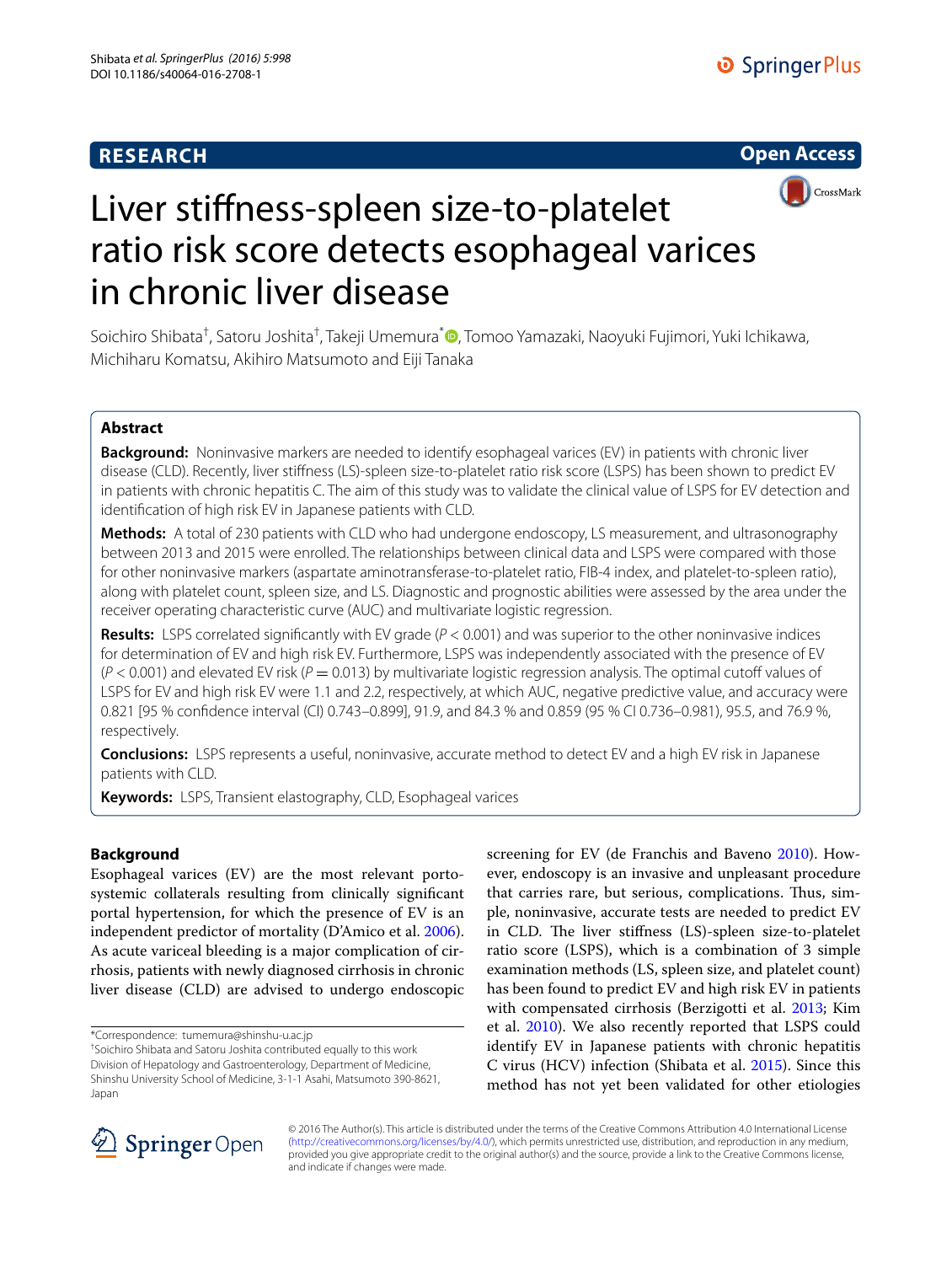of CLD in Japan, the present investigation evaluated the ability of LSPS to predict the presence of EV and high risk EV in Japanese patients with CLD.

## **Methods**

## **Subjects**

A total of 835 consecutive patients with CLD who were seen at Shinshu University Hospital (Matsumoto, Japan) between April 2013 and December 2015 and evaluated by endoscopy, LS measurement, and ultrasonography within an interval of 6 months and without a history of variceal bleeding or ascites were recruited. Exclusion criteria were as follows: (1) fewer than 10 LSM measurements, (2) IQR of greater than 30 %, (3) receiving splenectomy, (4) lack of laboratory data, (5) lack of clinical data, and (6) HCV infection [the data on which have already been published (Shibata et al. [2015](#page-5-4))], as presented in Fig. [1](#page-1-0). Ultimately, a total of 230 patients with CLD were enrolled in this retrospective, cross-sectional study. The diagnosis of CLD was based on the following disease criteria: hepatitis B surface antigen and hepatitis B virus (HBV) DNA in patients positive for hepatitis B surface antigen were evaluated to identify persistent HBV infection (Umemura et al. [2008\)](#page-5-5). Autoimmune hepatitis (Umemura et al. [2007](#page-5-6)) and primary biliary cirrhosis (Umemura et al. [2012](#page-5-7)) were diagnosed by histological examination and serological



<span id="page-1-0"></span>and analyzed in this study

testing, as previously reported. Alcoholic liver disease and non-alcoholic fatty liver disease (NAFLD) were determined using conventional methods. Non-alcoholic steatohepatitis (NASH) was diagnosed by histological examination (Kleiner et al. [2005](#page-5-8)) (Additional file [1](#page-5-9): Figure S1).

#### **Research ethics considerations**

This study was conducted in accordance with the principles of the 1975 Declaration of Helsinki. The protocol of this investigation was reviewed and approved by the Shinsu University ethics committee (number 3021). Informed consent was obtained from all participants.

## **Laboratory testing**

All laboratory data were obtained on the same day as transient elastography (TE) scanning. Alanine aminotransferase, aspartate aminotransferase, and other relevant biochemical tests were performed using standard methods. Four surrogate blood indices of liver fibrosis and EV prediction were also assessed at enrollment according to published formulae: aspartate aminotransferase-to-platelet ratio index (APRI) (Wai et al. [2003\)](#page-5-10) and FIB-4 index (Sterling et al. [2006](#page-5-11)) were calculated as:  $(AST/upper limit of normal; 40 IU/l) \times [100/l]$ platelet count  $(10^9/l)$ ] and [age (years)  $\times$  AST (IU/l)]/[platelet count  $(10^9/l) \times$  ALT  $(IU/l)^{1/2}$ , respectively. The plateletto-spleen ratio (Giannini et al. [2003\)](#page-5-12) and LSPS (Berzigotti et al. [2013;](#page-5-2) Kim et al. [2010\)](#page-5-3) formulae were as follows: platelet count/spleen diameter and LS value  $\times$  spleen diameter/ platelet count, respectively.

#### **Ultrasonography (US) and TE**

US and TE were performed on the same day following overnight fasting. Spleen size was measured on US images before TE as spleen bipolar diameter (i.e., crossing the spleen hilium) with a convex probe. The experienced US operators were unaware of the patients' clinical details.

TE was determined with a FibroScan device (FibroScan502, Echosens, Paris, France) using a 50 Hz standard M probe, as previously described (Sandrin et al. [2003](#page-5-13)). All patients were assessed using a 3.5 MHz standard M probe (EUB-8500, Hitachi Medical Co., Ltd., Japan). LS was determined as the median value of 10 measurements and expressed in kilopascals (kPa).

#### **Endoscopy for EV**

Two experienced endoscopists who were blinded to the LS results performed all endoscopic examinations. EV staging was classified as none (no veins above the esophageal mucosal surface; F0), small (minimally elevated veins above the esophageal mucosal surface; F1), medium (large tortuous veins occupying <1/3 of the lumen; F2), or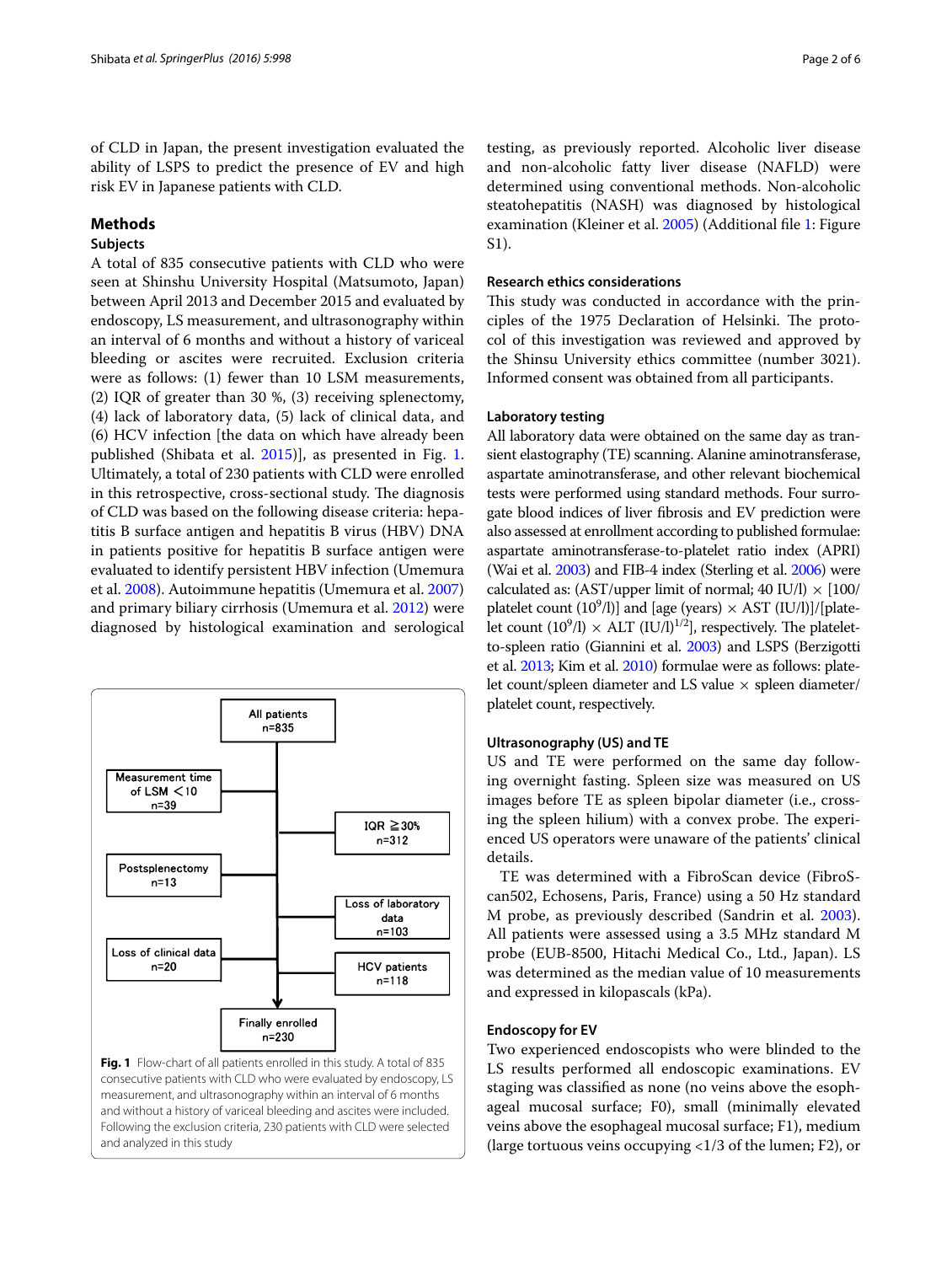large (large coil-shaped veins occupying  $\geq$ 1/3 of lumen; F3) according to standard criteria published by the Japan Society for Portal Hypertension (Beppu et al. [1981\)](#page-5-14). The high risk EV group included all patients with F2/F3 EV or those having F1 EV with red color signs.

#### **Statistical analysis**

Categorical variables were compared using the Chi squared or Fisher's exact tests, as appropriate. Continuous variables were assessed by the Mann–Whitney *U* or Kruskal–Wallis tests, and abnormally distributed variables were determined by the Shapiro–Wilk test. Diagnostic accuracy was calculated using receiver operating characteristic (ROC) curve analysis in terms of sensitivity, specificity, positive predictive value (PPV), negative predictive value (NPV), and area under the ROC curve (AUC). Cutoff values were identified by the Youden index, and the nearest clinically applicable value to the cutoff was considered as the optimal cutoff value for clinical convenience. Multivariate forward stepwise logistic regression analysis was employed to identify independent factors predictive of the absence or presence of EV and high risk EV. Comparisons of paired AUCs and 95 % confidence intervals (CIs) were carried out using the nonparametric Delong test. A *P* < 0.05 was considered to be statistically significant. Statistical analyses were performed using IBM SPSS Statistics ver. 21.0 (IBM, Chicago, IL) and StatFlex ver. 6.0 (Artech Co., Ltd. Osaka, Japan) software.

### **Results**

#### **Baseline clinical characteristics of patients**

The baseline characteristics of the 230 patients are summarized in Table [1](#page-2-0). Median age was 63 years and male incidence was 49 %. The main etiology of CLD was NAFLD/NASH (25 %), followed next by HBV (20 %), primary biliary cirrhosis (18 %), alcoholic liver disease  $(10 \%)$ , autoimmune hepatitis  $(7 \%)$ , and others  $(20 \%)$ , such as cryptogenic cirrhosis, Budd-Chiari syndrome, hemochromatosis, primary sclerosing cholangitis, and drug-induced liver injury. One hundred and ninetyone patients had no EV, 31 had F1 EV (2 with red color signs), 7 had F2 (4 with red color signs) and 1 had F3 and red color signs. Overall, 29 patients belonged to the low risk EV group and 10 belonged to the high risk EV group. We conducted an additional sub-analysis in terms of etiology, which included alcoholic LD  $(n = 23)$ , and found that these patients displayed a significantly higher LS than did others (*P* < 0.001 as compared with each etiology). However, since the number of alcoholic LD subjects was too small to make a definitive conclusion, we conducted the study to include all etiologies apart from HCV.

#### <span id="page-2-0"></span>**Table 1 Baseline characteristics of 230 CLD patients**

| Characteristic              | Total ( $n = 230$ ) |
|-----------------------------|---------------------|
| Age (years)                 | 63 (10-90)          |
| Male gender                 | 113 (49)            |
| Body mass index ( $kg/m2$ ) | 22.7 (11.9-41.1)    |
| Etiology                    |                     |
| NAFLD/NASH                  | 57(25)              |
| <b>HBV</b>                  | 47 (20)             |
| PBC                         | 42 (18)             |
| <b>ALD</b>                  | 23 (10)             |
| AIH                         | 15(7)               |
| Other                       | 46 (20)             |
| Platelet count $(x 10^9/l)$ | 182 (14-713)        |
| AST (IU/I)                  | $30(6 - 1261)$      |
| ALT (IU/I)                  | 28 (6-1246)         |
| Albumin (g/dl)              | $4.1(1.4 - 4.9)$    |
| T.Bil (mg/dl)               | $0.8(0.2 - 24.2)$   |
| PT%                         | $92(24 - 128)$      |
| LS (kPa)                    | $5.9(1.5 - 75.0)$   |
| Spleen size (cm)            | $8.9(3.9 - 24.0)$   |
| <b>LSPS</b>                 | $0.3(0.0-20.0)$     |
| <b>APRI</b>                 | $0.5(0.1 - 33.7)$   |
| $FIB-4$                     | $1.9(0.1 - 25.5)$   |
| Platelet-to-spleen ratio    | 2091 (166-7809)     |

Values are expressed as median (range, minimum–maximum) or n (%)

#### **Diagnostic performance of noninvasive methods for EV**

The clinical characteristics of patients with and without EV are shown in Table [2.](#page-3-0) Total bilirubin was significantly higher in patients with EV than in those without, while platelet count, albumin, and PT% were significantly lower. All noninvasive markers (LSPS, APRI, FIB-4, and platelet-to-spleen ratio) were significantly associated with EV (all  $P < 0.001$ ). Multivariate analysis demonstrated that LSPS [odds ratio (OR) 2.441, 95 % CI 1.747– 3.413; *P* < 0.001] was independently associated with the presence of EV. As shown in Fig. [2,](#page-3-1) median LSPS values were 0.2 (IQR 0.1–0.5), 1.0 (IQR 0.3–2.9), and 5.5 (IQR 2.4–12.5) in the no EV, low risk EV, and high risk EV groups, respectively. LSPS values were significantly correlated with EV severity  $(P < 0.001$ , Kruskal–Wallis test).

We next performed ROC curve analysis to determine the predictive accuracy of the noninvasive parameters for EV in CLD. The values for AUC, optimal cutoff value, sensitivity, specificity, PPV, NPV, and accuracy for the presence of EV are listed in Table [3.](#page-4-0) AUCs were 0.821 for LSPS, 0.807 for platelet-to-spleen ratio, 0.800 for platelet count, 0.779 for FIB-4 index, 0.775 for spleen size, 0.765 for LS, and 0.749 for APRI. Although LSPS had the highest discrimination for EV, there were no significant differences between the AUC of LSPS and those for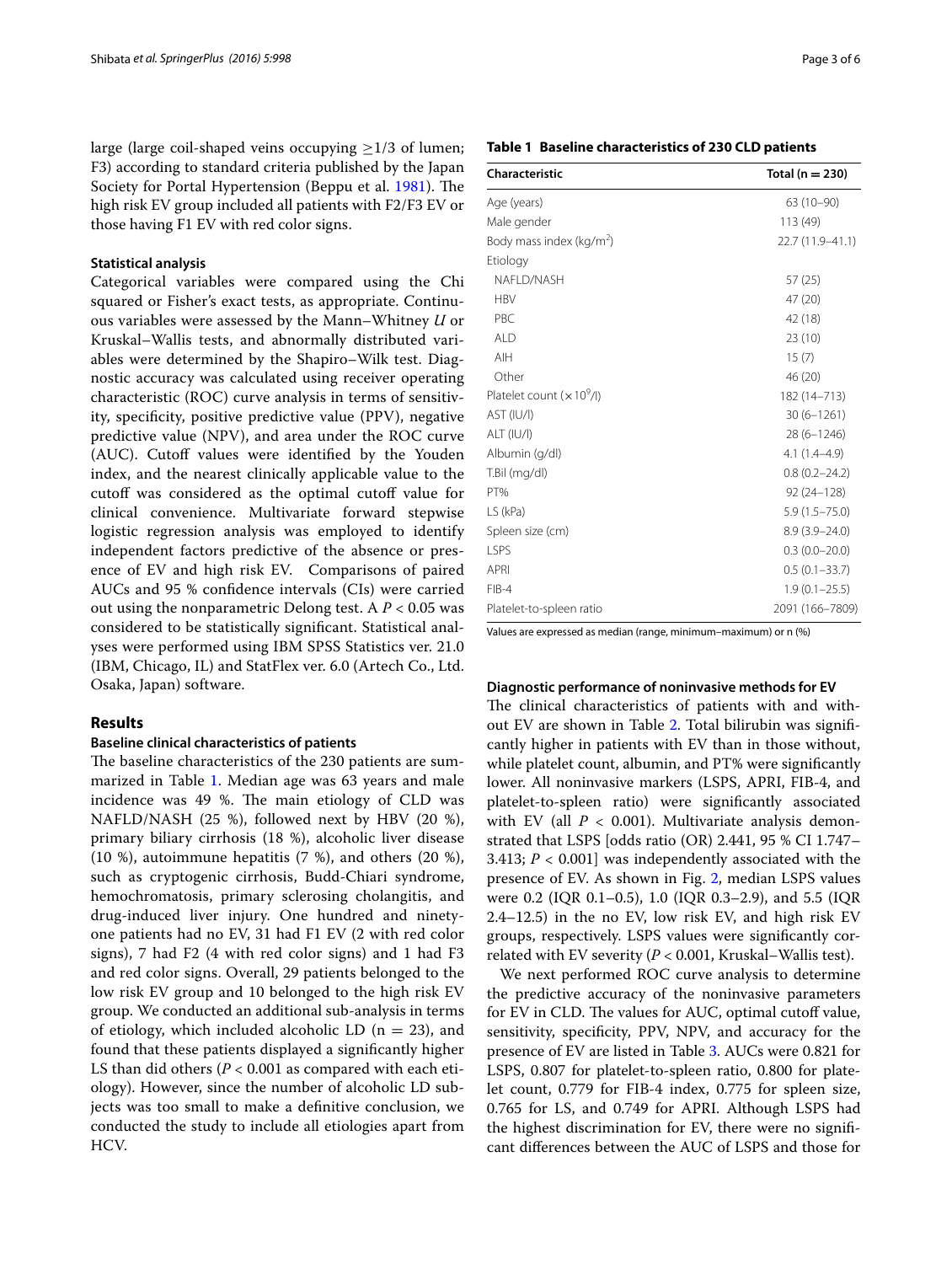<span id="page-3-0"></span>**Table 2 Comparison between patients with and without EV**

| <b>Characteristic</b>                | $EV (+) (n = 39)$  | EV $(-)$ (n = 191) P value |         |  |
|--------------------------------------|--------------------|----------------------------|---------|--|
| Age (years)                          | $61(13-90)$        | $63(10-87)$                | 0.553   |  |
| Male gender                          | 25(64)             | 88 (46)                    | 0.040   |  |
| Body mass index (kg/m <sup>2</sup> ) | 24.5 (17.3–41.1)   | 22.7 (11.9-41.0)           | 0.037   |  |
| Etiology                             |                    |                            |         |  |
| NAFLD/NASH                           | 7(18)              | 50(26)                     | 0.378   |  |
| <b>HBV</b>                           | 10(26)             | 37 (19)                    | 0.377   |  |
| PBC                                  | 5(13)              | 37 (19)                    | 0.461   |  |
| <b>ALD</b>                           | 10(26)             | 13(7)                      | 0.001   |  |
| AIH                                  | 0(0)               | 15(8)                      | 0.146   |  |
| Other                                | 7(18)              | 39(20)                     | 0.895   |  |
| Platelet count $(x 10^9/l)$          | 99 (34 - 683)      | 197 (14-713)               | 0.013   |  |
| AST (IU/I)                           | $33(15 - 146)$     | $29(6 - 1261)$             | 0.194   |  |
| ALT (IU/I)                           | $25(8-123)$        | $28(6 - 1246)$             | 0.196   |  |
| Albumin (g/dl)                       | $3.7(2.7-4.6)$     | $4.2(1.4-4.9)$             | 0.005   |  |
| T.Bil (mg/dl)                        | $1.2(0.4 - 7.5)$   | $0.7(0.2 - 24.2)$          | < 0.001 |  |
| PT%                                  | 74 (27-95)         | 95 (24-128)                | < 0.001 |  |
| LS (kPa)                             | $10.0(3.5 - 75.0)$ | $5.3(1.5 - 75.0)$          | < 0.001 |  |
| Spleen size (cm)                     | $11.4(6.1 - 24.0)$ | $8.6(3.9 - 14.8)$          | < 0.001 |  |
| <b>LSPS</b>                          | $1.7(0.1 - 20.0)$  | $0.2(0.0-6.4)$             | < 0.001 |  |
| <b>APRI</b>                          | $1.4(0.1-4.8)$     | $0.5(0.1 - 33.7)$          | < 0.001 |  |
| $FIB-4$                              | $5.7(0.2 - 12.0)$  | $1.8(0.1 - 25.5)$          | < 0.001 |  |
| Platelet-to-spleen ratio             | 770 (220-5991)     | 2201 (166-7809)            | < 0.001 |  |

Values are expressed as median (range, minimum–maximum) or n (%)



<span id="page-3-1"></span>platelet-to-spleen ratio, platelet count, FIB-4, spleen size, LS, or APRI. An LSPS cutoff value of 1.1 yielded a sensitivity of 61.5 %, specificity of 89.0 %, PPV of 53.3 %, NPV of 91.9 %, and accuracy of 84.3 % (Table [3](#page-4-0)).

### **Prediction of high risk EV in 39 patients with EV**

Among the 39 patients complicated with EV, total bilirubin was significantly higher in patients with high risk EV than in those without, while platelet count and PT% were significantly lower. Among the noninvasive markers, patients with high risk EV had significantly higher LSPS, APRI, and FIB-4 and lower platelet-to-spleen ratio as compared with patients with low risk EV (Table [4](#page-4-1)). Multivariate analysis disclosed that LSPS only (OR 1.456, 95 % CI 1.083-1.957;  $P = 0.013$  was independently associated with a high risk of EV in CLD.

The performance of noninvasive parameters for identifying high risk EV, including AUC, optimal cutoff value, sensitivity, specificity, PPV, NPV, and accuracy, is summarized in Table [5.](#page-4-2) Calculated AUCs were 0.859 for LSPS, 0.833 for platelet count, 0.817 for plateletto-spleen ratio, 0.807 for LS, 0.762 for APRI, and 0.716 for FIB-4. Although LSPS had the best discrimination for high risk EV, there were no significant differences between the AUC of LSPS and those of platelet count, platelet-to-spleen ratio, LS, or APRI. The optimal LSPS cutoff value of 2.2 provided a sensitivity of 90.0 %, specificity of 72.4 %, PPV of 52.9 %, NPV of 92.5 %, and accuracy of 76.9 % (Table [5](#page-4-2)).

## **Discussion**

Although LSPS has shown promise as a predictive marker of EV and/or high risk EV (Berzigotti et al. [2013;](#page-5-2) Kim et al. [2010](#page-5-3); Shibata et al. [2015\)](#page-5-4), additional trials are needed to validate its clinical utility. The present study confirmed the diagnostic accuracy of LSPS for detecting EV and high risk EV in patients with CLD of various etiologies. Moreover, LSPS was well correlated with EV grade (*P* < 0.001). The diagnostic accuracy and AUC of LSPS for identifying EV were 84.3 % and 0.821, respectively, and multivariate analysis revealed that LSPS had the highest performance in identifying EV in CLD. Hence, the current study on patients with CLD of various etiologies validated the usefulness of LSPS found in our prior report on chronic HCV infection (Shibata et al. [2015\)](#page-5-4). The EV cutoff value was low in this study, indicating that those patients who displayed a lower value were presumed not to be complicated with EV based on the NPV. However, clinicians should recommend further endoscopic evaluation for CLD patients scoring greater than the LSPS cutoff value to evaluate for EV, even though endoscopy is an unpleasant procedure that carries rare, but serious, complications.

Simple, reliable, noninvasive methods are sought to better identify high-risk cases of F2/F3 EV or F1 EV with red color signs prior to endoscopy and thus avoid variceal bleeding. The diagnostic accuracy of LSPS as determined by the AUC in the current study was similar to that of earlier published data (Kim et al. [2010](#page-5-3); Shibata et al. [2015\)](#page-5-4).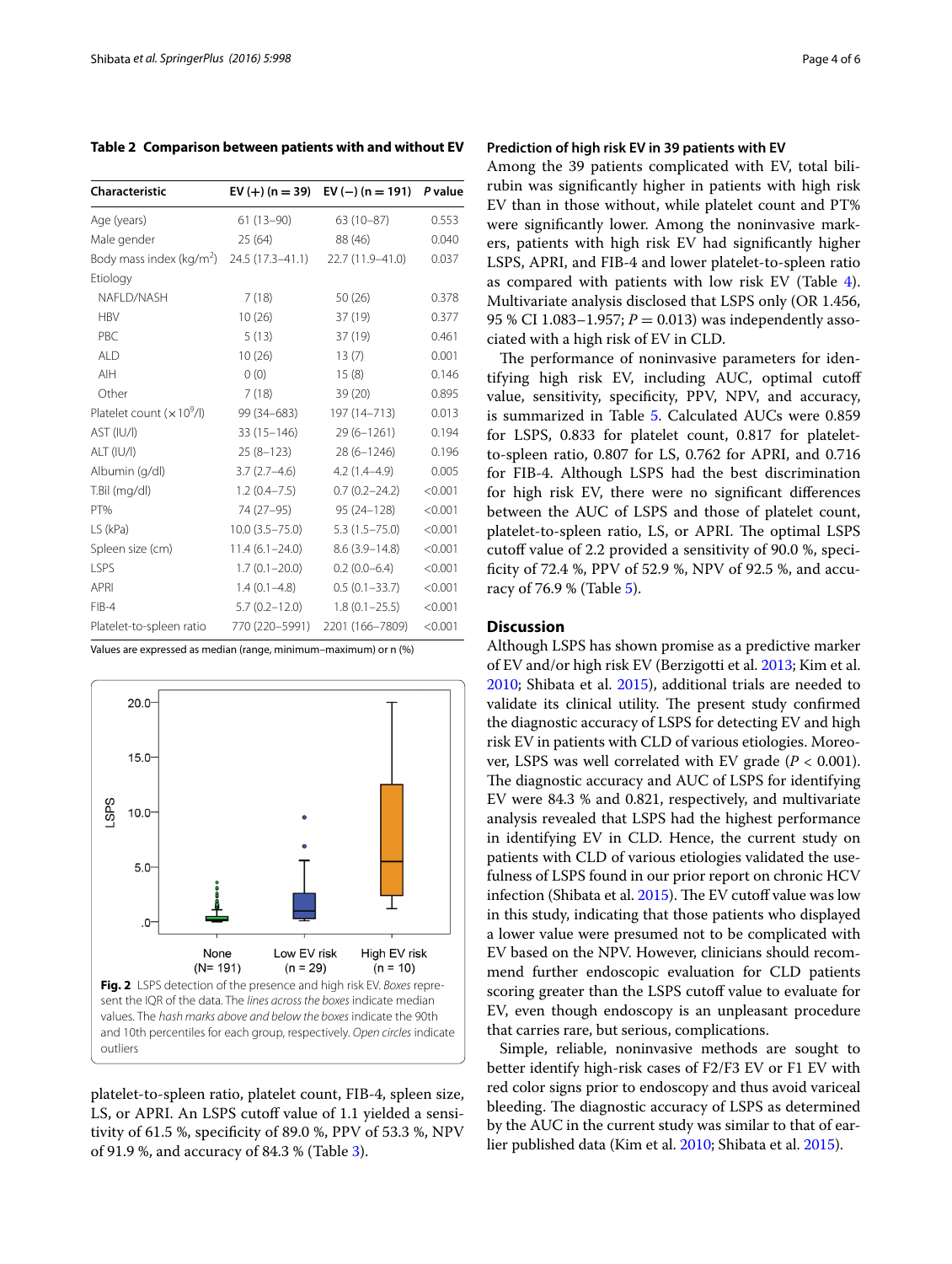| Characteristic             | Cutoff | AUC (95 % CI)          | Sensitivity<br>(%) | Specificity<br>(%) | <b>PPV (%)</b> | <b>NPV</b><br>(%) | <b>Positive</b><br>Likelihood<br>ratio | <b>Negative</b><br>Likelihood<br>ratio | Accuracy<br>(%) |
|----------------------------|--------|------------------------|--------------------|--------------------|----------------|-------------------|----------------------------------------|----------------------------------------|-----------------|
| <b>LSPS</b>                | 1.1    | $0.821(0.743 - 0.899)$ | 61.5               | 89.0               | 53.3           | 91.9              | 5.60                                   | 0.43                                   | 84.3            |
| Platelet count $(x 109/I)$ | 14.3   | $0.800(0.708 - 0.892)$ | 79.5               | 79.6               | 44.3           | 95.0              | 3.89                                   | 0.26                                   | 79.6            |
| Platelet-to-spleen ratio   | 1330   | $0.807(0.712 - 0.901)$ | 76.9               | 84.3               | 50.0           | 94.7              | 4.90                                   | 0.27                                   | 83.0            |
| Spleen size (cm)           | 9.8    | $0.775(0.697 - 0.852)$ | 74.4               | 79.1               | 42.0           | 93.8              | 3.55                                   | 0.32                                   | 78.3            |
| LS (kPa)                   | 6.1    | $0.765(0.688 - 0.843)$ | 84.6               | 61.3               | 30.8           | 95.1              | 2.18                                   | 0.25                                   | 65.2            |
| APRI                       | 1.2    | $0.749(0.655 - 0.844)$ | 59.0               | 84.8               | 44.2           | 91.0              | 3.88                                   | 0.48                                   | 80.4            |
| FIB-4 index                | 4.1    | $0.779(0.690 - 0.868)$ | 61.5               | 89.5               | 54.5           | 91.9              | 5.88                                   | 0.43                                   | 84.8            |

<span id="page-4-0"></span>**Table 3 Performance of noninvasive parameters for identifying EV**

<span id="page-4-1"></span>**Table 4 Characteristics of patients with and without high risk EV**

| Characteristic              |                    | Low risk (n = 29) High risk (n = 10) P value |         |
|-----------------------------|--------------------|----------------------------------------------|---------|
| Age (years)                 | 65 (13-90)         | 54 (14 - 74)                                 | 0.145   |
| Male                        | 17 (59)            | 8(80)                                        | 0.279   |
| Body mass index             | 24.3 (17.3-41.1)   | 25.0 (18.5 - 30.2)                           | 0.530   |
| Etiology                    |                    |                                              |         |
| NAFLD/NASH                  | 4(14)              | 3(30)                                        | 0.500   |
| <b>HBV</b>                  | 10(34)             | 0(0)                                         | 0.083   |
| PBC                         | 4(14)              | 1(10)                                        | 0.811   |
| <b>ALD</b>                  | 6(21)              | 4(40)                                        | 0.432   |
| Other                       | 5(17)              | 2(20)                                        | 0.778   |
| Platelet count $(x 10^9/l)$ | 118 (39 - 683)     | 55 (34-99)                                   | 0.039   |
| AST (IU/I)                  | $30(17-146)$       | 42 (15-120)                                  | 0.326   |
| ALT (IU/I)                  | $24(8-86)$         | $29(9 - 123)$                                | 0.367   |
| Albumin (g/dl)              | $3.9(2.7-4.6)$     | $3.5(3.0-4.2)$                               | 0.055   |
| T.Bil (mg/dl)               | $1.0(0.5 - 7.5)$   | $2.4(0.4 - 7.1)$                             | 0.014   |
| PT%                         | 78 (40-95)         | 64 (27-92)                                   | 0.004   |
| LS (kPa)                    | 7.7 (3.5–75.0)     | 24.9 (9.1-75.0)                              | 0.004   |
| Spleen size (cm)            | $10.3(6.1 - 24.0)$ | $13.9(7.7-16.6)$                             | 0.050   |
| <b>LSPS</b>                 | $1.0(0.1 - 9.5)$   | $5.5(1.2 - 20.0)$                            | < 0.001 |
| <b>APRI</b>                 | $1.1(0.1-4.8)$     | $2.4(0.8-4.0)$                               | 0.026   |
| $FIB-4$                     | $4.2(0.1 - 12.0)$  | $8.4(1.2 - 10.9)$                            | 0.044   |
| Platelet-to-spleen ratio    | 1092 (225-5591)    | 407 (220-770)                                | 0.003   |

Values are expressed as median (range, minimum–maximum) or n (%)

This investigation had several limitations. It was retrospective in design. Longer follow-up will be required to evaluate the prediction of EV and bleeding EV, especially in patients without high-risk EV in CLD, to overcome a possible selection bias in this study. The relatively small sample size may have influenced the results as well; for example, the LS of alcoholic LD was higher than those of other etiologies ( $P < 0.001$ ), although the number of alcoholic LD patients was too small for any definite conclusions. A further study will be needed to clarify which values of LS (including that for LSPS) can predict EV according to etiology in CLD. Moreover, it was difficult to determine how many patients could be spared endoscopy, could avoid unnecessary endoscopy, or had received unnecessary endoscopy with this study model since approximately 40 % of subjects were excluded due to reasons such as an IQR of greater than 30 %. During the study period, 4462 patients received endoscopy at our institution, 251 of whom (5.6 %) had evidence of varices by endoscopy. Fifty-seven of 251 patients with EV (22.7 %) exhibited high risk EV. As patients with obesity or ascites are not good for candidates for TE, other surrogate fibrosis biomarkers, such as Mac-2-binding protein (Kuno et al. [2013](#page-5-15); Umemura et al. [2015\)](#page-5-16), are being considered for these individuals.

<span id="page-4-2"></span>

|  | Table 5 Performance of noninvasive parameters for identifying high risk EV among 39 patients complicated with EV |  |  |  |  |
|--|------------------------------------------------------------------------------------------------------------------|--|--|--|--|
|--|------------------------------------------------------------------------------------------------------------------|--|--|--|--|

| Characteristic             | Cutoff | AUC (95 % CI)          | Sensitivity<br>(%) | Specificity<br>(%) | <b>PPV</b><br>(%) | <b>NPV</b><br>(%) | <b>Positive</b><br>Likelihood<br>ratio | <b>Negative</b><br>Likelihood<br>ratio | Accuracy<br>(%) |
|----------------------------|--------|------------------------|--------------------|--------------------|-------------------|-------------------|----------------------------------------|----------------------------------------|-----------------|
| <b>LSPS</b>                | 4.5    | $0.859(0.736 - 0.981)$ | 70.0               | 86.2               | 63.6              | 89.3              | 5.08                                   | 0.35                                   | 82.1            |
| Platelet count $(x 109/I)$ | 100    | $0.833(0.707 - 0.958)$ | 100.0              | 65.5               | 50.0              | 100.0             | 2.61                                   | 0.00                                   | 74.3            |
| Platelet-to-spleen ratio   | 990    | $0.817(0.687 - 0.947)$ | 100.0              | 65.5               | 50.0              | 100.0             | 2.90                                   | 0.00                                   | 74.3            |
| LS (kPa)                   | 12.0   | $0.807(0.674 - 0.940)$ | 80.0               | 75.9               | 53.3              | 91.7              | 3.31                                   | 0.31                                   | 76.9            |
| APRI                       | 1.7    | $0.762(0.609 - 0.915)$ | 80.0               | 72.4               | 50.0              | 91.3              | 2.90                                   | 0.28                                   | 74.4            |
| $FIB-4$                    | 5.0    | $0.716(0.529 - 0.902)$ | 90.0               | 58.6               | 42.9              | 94.4              | 2.18                                   | 0.17                                   | 66.7            |